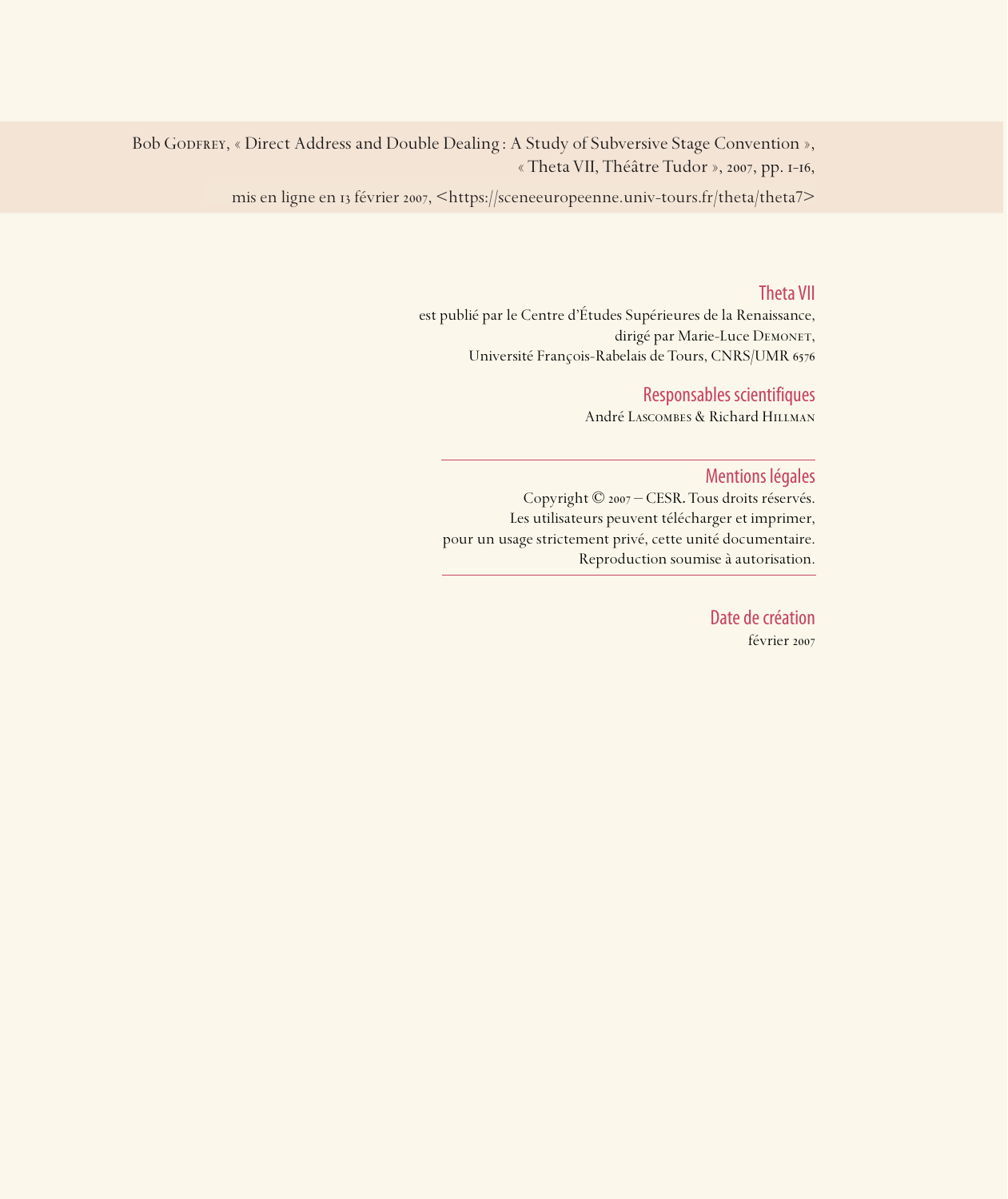Thêta VII - Théâtre Tudor Bob GODFREY | p. 1-16 CESR, Tours

# Direct Address and Double Dealing: A Study of Subversive Stage Convention

**Bob GODFREY** University College Northampton

Monologic discourse must be as old as the history of drama itself. Even today, in storytelling cultures such as Africa and elsewhere, the singular performer is a commonplace. As a singular performer he, and drama itself. Even today, in storytelling cultures such as Africa and elsewhere, the singular performer is a commonplace. As a singular performer he, and it is more usually a "he", demonstrates a capacity to transform himself from narrator into character, commentator, animal, god, spirit and even, sometimes, into a natural event. In the Tudor period, one can also point to a multiplicity of forms of such modes of discourse in the drama as prologue, epilogue, soliloquy, aside, message—a kind of solo narrative—and to figures like Rumour, Time and Chorus. Most often these kinds fall into the category of direct address to the audience, the aspect of performance with which this paper is concerned. Problematically, it is vital also to recognise that such discourses are communicated as much through the attitude, body and voice—the style—of the performer as through the mere verbal content of the message. These we can, of course, only recover hazily from the written evidence of the texts which we have inherited. Furthermore, although our own practice may usefully inform such hypothetical "restoration", one of the limitations of an article is that even this restorative practice can only be made manifest at a further remove, through written description. However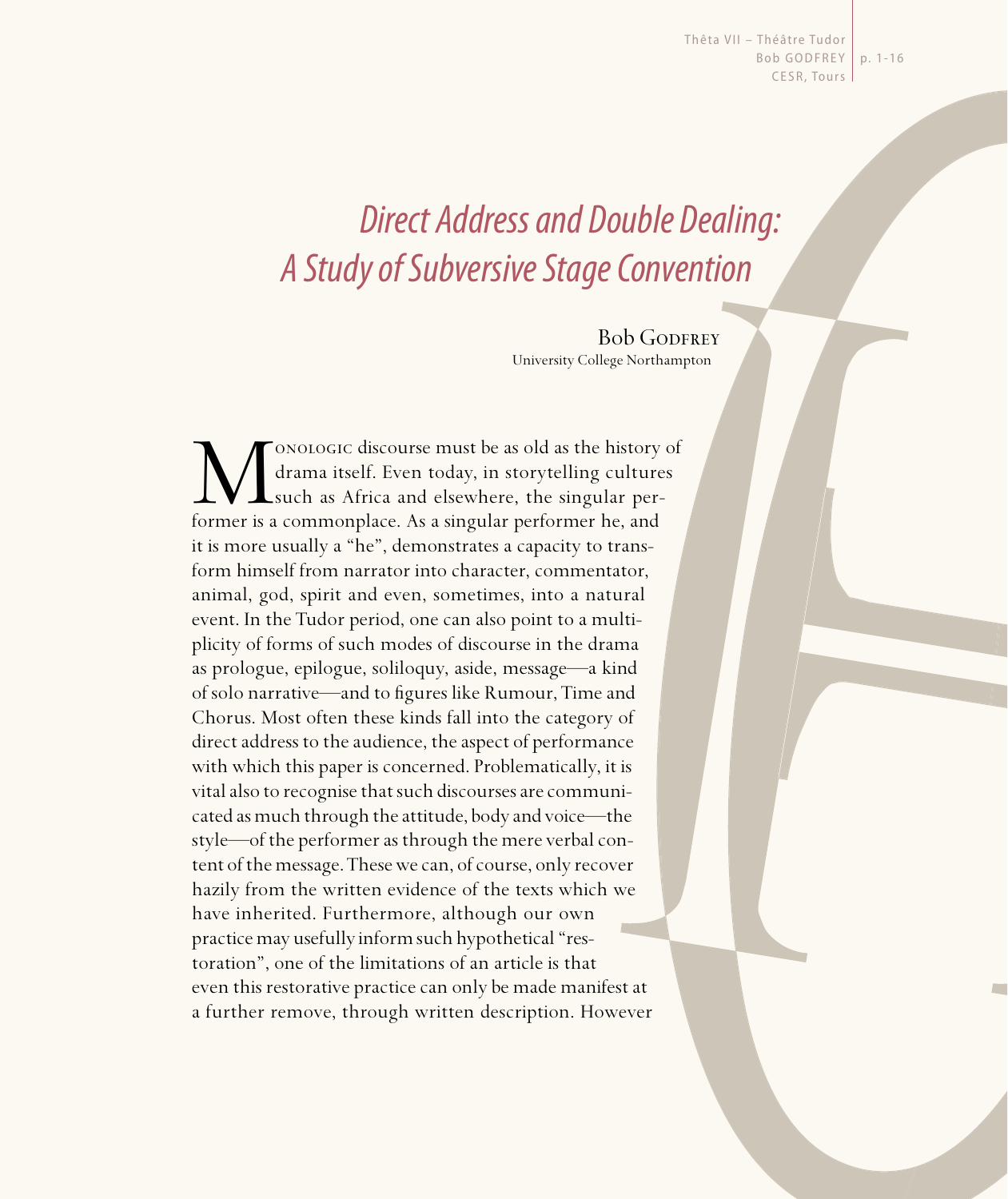well fashioned, such description will, like the chewing gum on the bedpost, offer even less flavour of the effect, affect or indeed effectiveness which may be adduced from such monologues when performed. With this reservation in mind, and making an earnest appeal to readers to recover memories of the experience of actual performances as best they can, this paper will embrace the task of representing what purports to be a theatrical, that is, a performed convention.

To begin with an example, here are the opening nine lines of Hamlet's first soliloquy:

> O that this too too solid flesh would melt Thaw and resolve itself into a dew, Or that the Everlasting had not fix'd His canon 'gainst self-slaughter. O God! God! How weary, stale, flat, and unprofitable Seem to me all the uses of this world! Fie on't, ah fie, 'tis an unweeded garden That grows to seed; things rank and gross in nature Possess it merely. That it should come to this!  $(I. ii.129-37)$

The most familiar notion of soliloquy is that it is a private musing, overheard by the audience, and intended to reveal something of a character's inward state of mind. It is thus a convention which dramatises the internalised debate, the thought process, the emotional truth otherwise submerged beneath the demands of social propriety. Manfred Pfister goes so far as to interpret Hamlet's soliloquies as a specific, possibly deliberate reflection of character, of, as he puts it "his sense of isolation, his problematic individuality, and his tendency to indulge in introspection"  $(p. 134)$ . A convention of writing and performance has become itself an indicator of an inferred psychological condition.

If, then, we interpret soliloquy as synonymous with interior monologue, let us imagine it performed instead as direct address. Immediately expectations are subverted. Direct address shifts our perception and reception of the words; they acquire a more direct import for us. As members of the audience we will feel ourselves shifted from spectatorship, from a somewhat distanced, reflective and rather judgemental perception, to one of nearer engagement, a position in which, phenomenologically, we become more closely aligned with the character's predicament. That is, although the words remain the same, and our sense of the character's inward struggle remains intact, the meaning is experienced differently; a disturbance of our perception occurs which gives greater scope to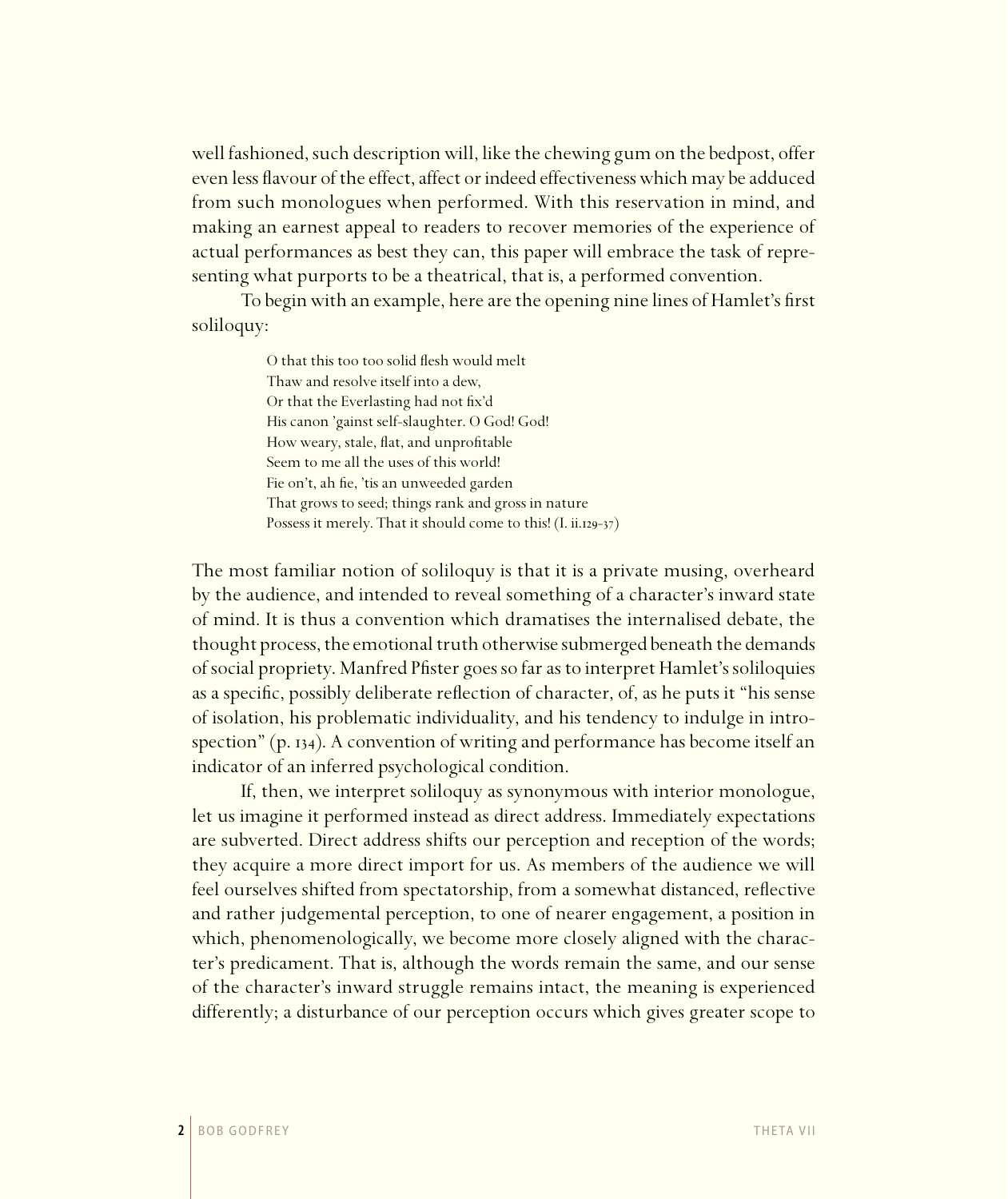the power of the imaginary world of the play. Our positioning as audience is less secure. The distance from the character and the action on stage has been subverted in favour of greater involvement. Direct address also gives greater authority to the character and, and perhaps especially, to the performer, who, to their mutual advantage, achieve power over the audience. It is to examine the scope and scale of this power as it may have been exercised in drama of the sixteenth century that this paper aspires.

Now, I freely admit that the genesis of this paper was a performance given at Warwick Arts Centre of Peter Brook's *La Tragédie d'Hamlet*. Amongst a great number of significant surprises, the play set off from the soliloquy cited above. The production, therefore, dispensed with the opening scene on the battlements, the first appearance of the ghost, and the whole of Claudius' *apologia* for his and Gertrude's "o'erhasty marriage" (II.ii. $57$ ). Furthermore, the soliloquy was transformed in its function and meaning, as I have previously tried to indicate, by the fact that William Nadylam, the black Hamlet, delivered it as direct address to the audience. Thus the erstwhile "soliloquy", the internal monologue, introspective device, was transformed into a dynamic interplay with the audience. The whole process of the question of Hamlet, to borrow Harry Levin's engaging title, took on a very different meaning as it progressed. The audience found themselves as much the subject of the questions raised as did the characters. This was especially true even in the ending, when all the dead rose up again from the floor, advanced upon the audience and, directly addressing them in one voice, pronounced the key first question of the play, not abandoned, as we had imagined, but re-visioned: "Qui est là?". In light of this, my main point would be that direct address had played a significant part in foregrounding not only issues of the moral and consequential notions of appearance and reality, mother/son/lover relationships or revenge, but also, in the experience of the performance, the way we had understood the relationship between the performance and ourselves, the way that the idea of *communitas* had been incorporated within the experience of theatre. In his *The Shifting Point*, Peter Brook makes this clear:

> The theatre must get away from creating another world, beyond the fourth wall into which the spectator can escape. It must attempt to create a more intense perception at the heart of our world. If one wants the actor to be on a level with the world of the spectator, a performance has to become a meeting, a dynamic relationship. . . Theatre only exists at the precise moment when these two worlds—that of the actors and that of the audience—meet. (pp. 235-36)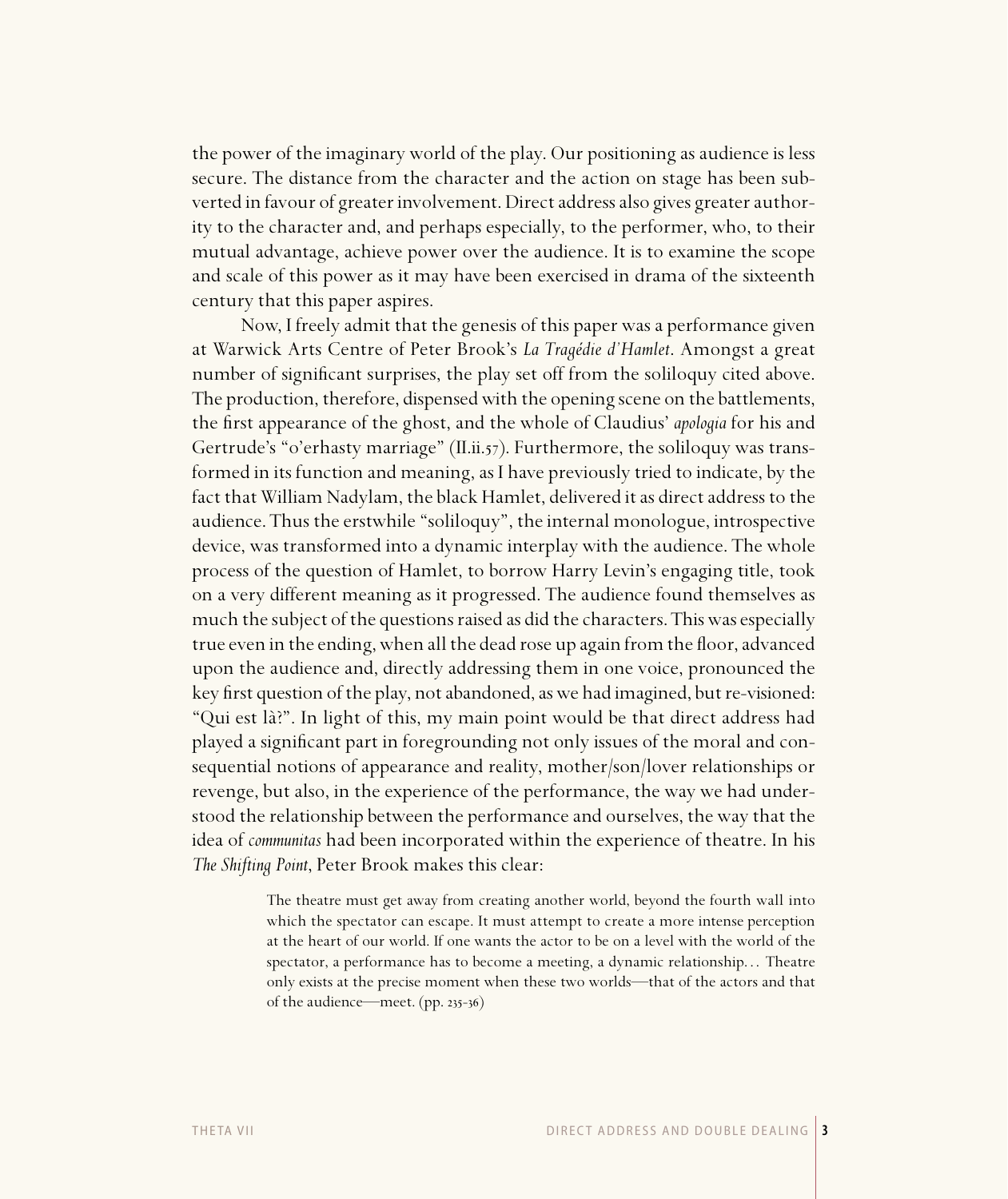And within that statement is encapsulated another belief of Brook's, mythical perhaps, that the Tudor theatre in general and Shakespeare in particular somehow embodied this principle, a principle which has, in the course of history, been lost and which Brook himself has sought to recover.

The subversive nature of the convention of direct address relates to the theme of "outsiders within" most directly when confronting this idea of *communitas* in theatre. Erving Goffman promotes his analysis of social performance through the use of a theatrical paradigm, and borrowing from him we can imagine, first, a diagram with a containing circle (Fig. 1). The outer circle represents the larger concept of *communitas*, the embracing concept of a "culture" which, with all its loopholes and adventitious occurrences, is where we may be said to belong. Contained within the outer circle are two smaller circles overlapping in the manner of a Venn diagram, which can be a model for that singular event which we call theatre and which may be interpreted as a microcosm of the larger *communitas*. One circle is the actors' space; the other belongs to the audience. Each has two divisions, what Goffman would call a "front" and a "backstage". The audience once in the auditorium follow the conventions of spectatorship; the actors on their stage follow conventions of performance. In their respective "tiring rooms" they return to more relaxed and familiar social interactions, no less



rule-determined, perhaps, but separated from each other and thus free from the theatrical conventions described above.

However, if audience members behave in a way which diverges from the conventions of spectatorship, as Erasmus pointed out, they outlaw themselves and deserve either to be restrained or forcibly removed. By the same token it could be argued that an actor who steps out of the spectacle to engage the audience with direct address is guilty of a similar solecism, transgressing the agreed order of the theatre. The actor becomes, in that sense, an outsider, however momentarily, to the performance. He inhabits what Victor Turner terms a liminoid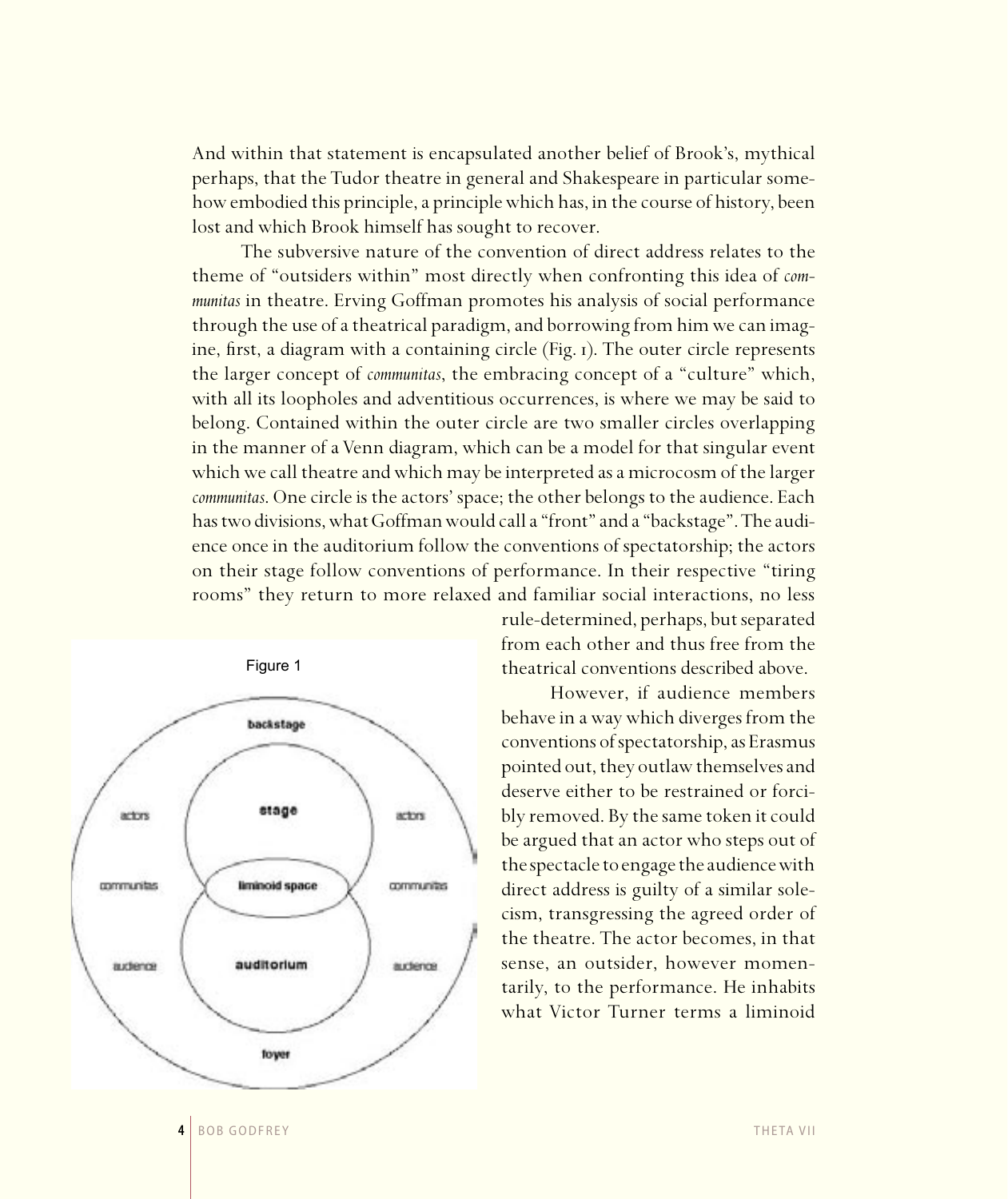space betwixt and between the performance and the audience, where the rules, if they exist at all, will be ill-defined, a space in which, potentially, anything could happen. In stepping outside in this fashion, the actor/character becomes a double dealer, apparently subverting the performances of his fellow actors and pretending to fellowship with the audience, even acting as a sort of go-between. Yet there is, even in this, an underlying dishonesty, because direct address most often appears founded upon the assumption that audiences will be powerless to respond in contravention of the conventions of spectatorship. So direct address asserts a certain relationship of power, in which the actor/character is privileged to a high degree, in contrast to the audience and to his fellow characters/actors. Paradoxically, in these circumstances, the actor usually retains sufficient residue of his fictional self for the audience to accept his duality, his double dealing, his subversion of the fictive "truth", and his fellow actors often seem to behave as if they hadn't even noticed. All of which would seem to indicate that this double dealing must be regarded by everyone involved as in some way acceptable and fulfilling a function which is both allowed and sustaining of the larger frame of the performance. While it has to be admitted that not every play exhibits this convention of direct address, a review of a few select examples from the Tudor repertoire will give support to the general point and also demonstrate how it may have been differently put to use with different implications in a range of different theatrical environments.

Beginning, then, near the very end of the historical period, there is a strong reason for looking at the case of Iago. He is given a very special place of privilege in relation to the audience, and his moments alone with them provide a significant amount of plot material, as well as character self-presentation. In Act I, Roderigo and the audience hear from Iago that he is not what he is. In his first monologue at the end of Act I, the audience is presented through Iago with his intention to lead the Moor by the nose. The character confirms for us how he makes "my fool my purse" (I.iii.381), how he can gain advantage of Othello, who "holds me well"  $(388)$  and has "a free and open nature"  $(397)$ , how his planned revenge is gradually formulating, and how "Hell and night / Must bring this monstrous birth to the world's light" ( $402$ ). Early in Act II, he rehearses and amplifies this theme for the audience:

> That Cassio loves her, I do well believe it; That she loves him, 'tis apt and of great credit: The Moor, howbe't that I endure him not,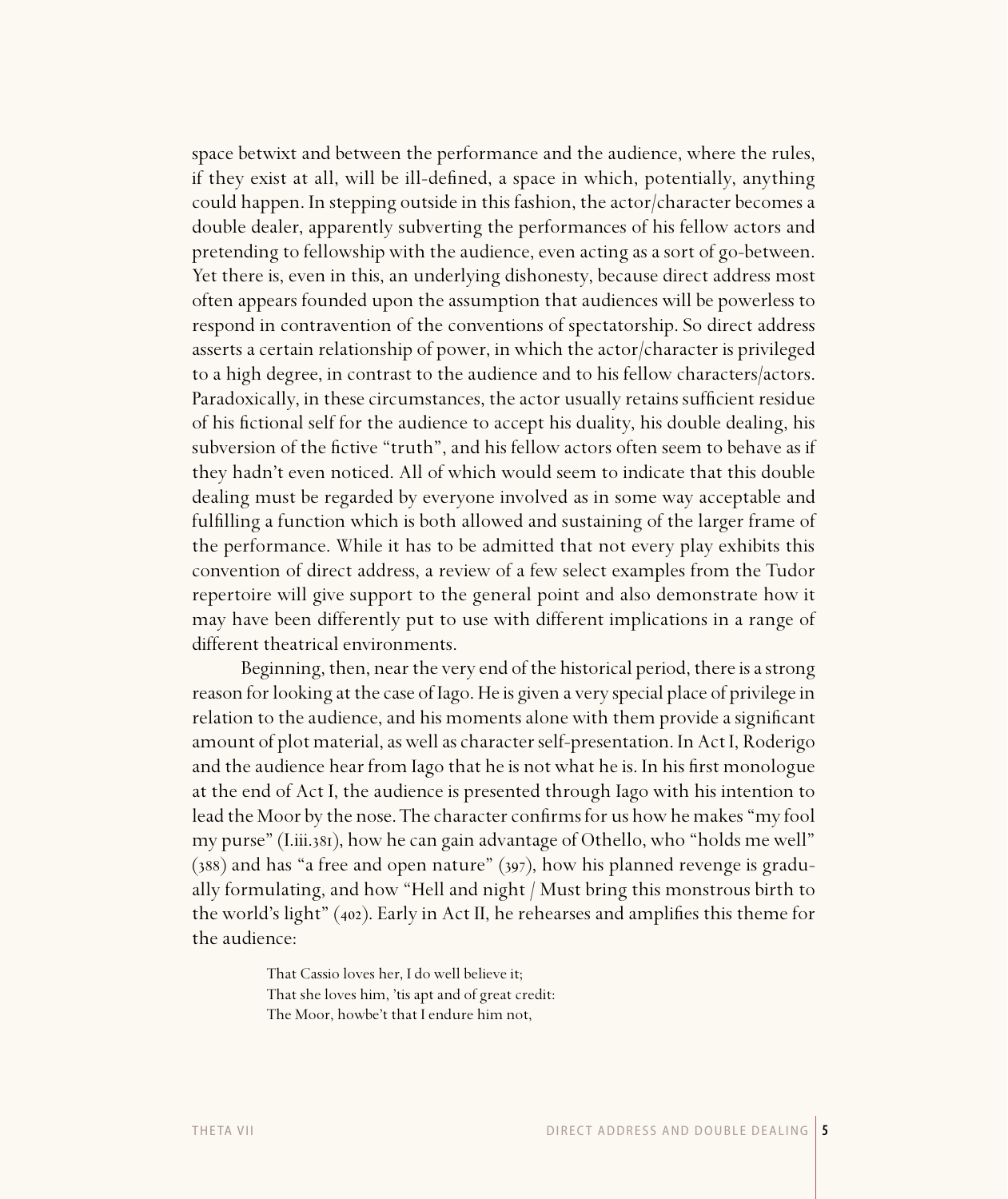Is of a constant, noble, loving nature; And I dare think, he'll prove to Desdemona A most dear husband: now I do love her too, Not out of absolute lust, (though peradventure I stand accountant for as great a sin) But partly led to diet my revenge, For that I do suspect the lustful Moor Hath leap'd into my seat, the thought whereof Doth like a poisonous mineral gnaw my inwards, And nothing can, nor shall content my soul, Till I am even with him, wife, for wife: Or failing so, yet that I put the Moor, At least, into a jealousy so strong, That judgement cannot cure.  $(II.i.28I-97)$ 

It is not difficult to accept that these monologues are in fact directly addressed to the audience. We are given information, our understanding of the situation is led along, that information is inflected in ways which suit the character, for sure, but also operate through the duality of an exchange between the play-world and the world of the performance: Iago is intermediary to our developing perception of the fictive world which he inhabits. The character is speaking behind the backs of the other characters and opening up a sphere of action which we are invited to watch as it unfolds. The frequently asserted parallel between Iago's behaviour and that of the sixteenth-century Vice figure adds to this impression. Iago's duplicity is both a character trait and a subversive element in our viewing of the play.

A second example from Act IV shows how this becomes, in the course of the play, extended into an assumption of the audience's complicity in his plots and actions:

> *Iago*. Now will I question Cassio of Bianca; A housewife that by selling her desires Buys herself bread and clothes: it is a creature That dotes on Cassio: as 'tis the strumpet's plague To beguile many, and be beguil'd by one. [*Enter* Cassio] He, when he hears of her, cannot refrain From the excess of laughter: here he comes: As he shall smile, Othello shall go mad. (IV.i.93-100)

By this point in the play, he behaves as if he can assume that we, the audience, are prepared to go along with this act of deception. He acts as an obliging Master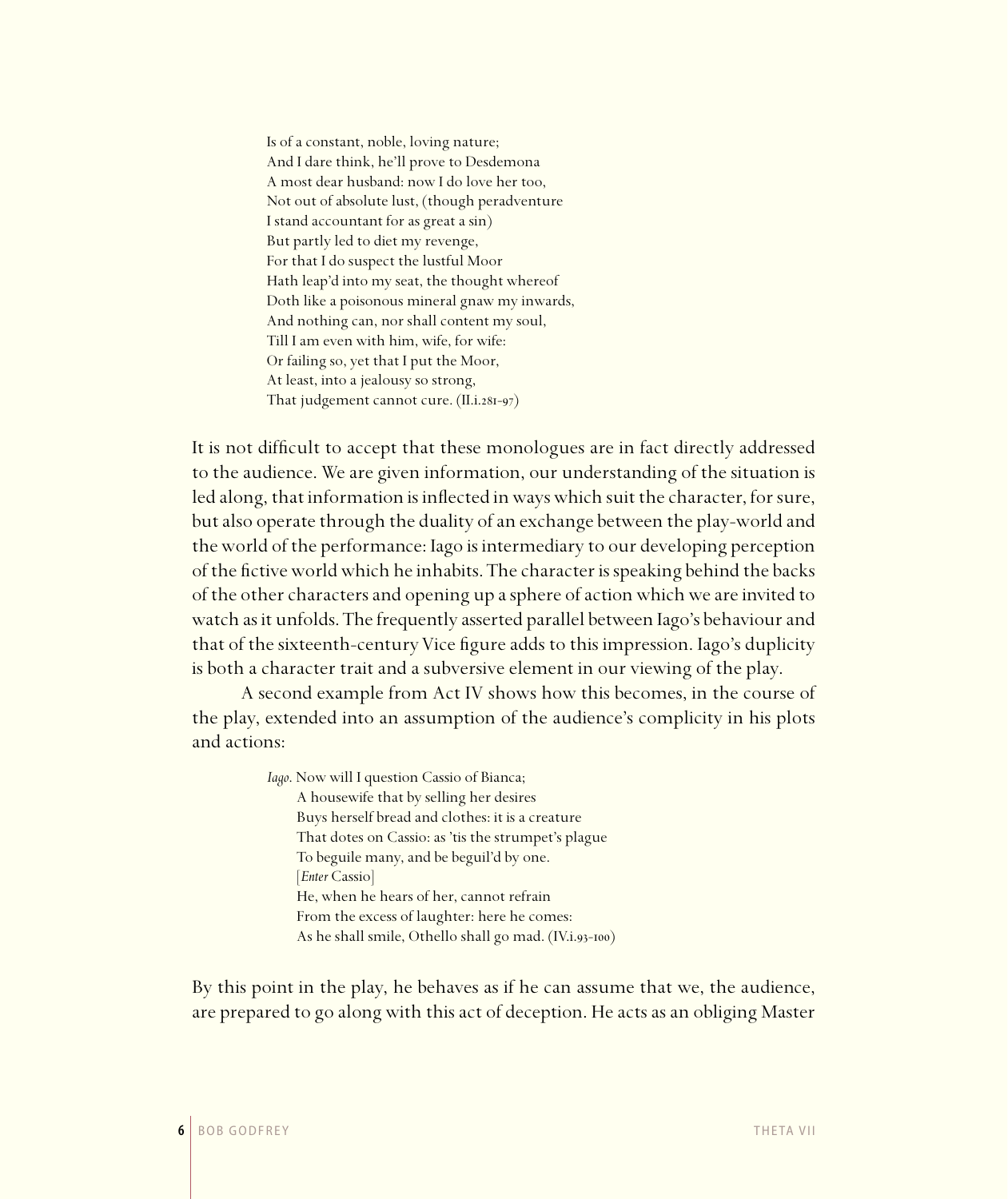of Ceremonies introducing us to a performance which will lead Othello forward to the extremity of his jealousy. Through the means of direct address, the character of Iago is able to draw the audience into the toils of the murderous situation which has been created by him. The audience is, one might say, abused by this behaviour, and their capacity to judge Othello is subverted. Through the infringement of the liminoid space between stage and auditorium, the audience has been gradually and almost innocently, yet irresistibly, drawn in as accessory to the plot to bring Othello down.

But moving on from consideration of this late manifestation of the Vice, we can see in earlier examples how the principle of direct communication with the audience may be put to similar use. *Arden of Faversham*, for instance, gives good examples of this in practice. Alice has two monologic speeches in the opening scene. They each exhibit a clearly expressive function and might be considered soliloquies. She is certainly revealing the "set" of her character to the audience her animosity and murderous intent towards Arden himself and her passion for Mosby. However, the writing of the speeches suggests that the actress is expected to share the words with the audience rather than speak them for herself. The second speech is especially interesting:

> [*Exit* Adam] *Alice*. Do, and one day I'll make amends for all. I know he loves me well but dares not come Because my husband is so jeal[i]ous, And these my narrow-prying neighbours blab, Hinder our meetings when we would confer. But if I live that block shall be removed, And Mosby, thou that comes to me by stealth, Shalt neither fear the biting speech of men Nor Arden's looks. As surely shall he die As I abhor him and love only thee.  $(i.132-40)$

Occurring as it does in an interval between one character's leaving and another's arriving, the speech is almost like an aside, a secret revelation to the audience of a subtextual message. Despite this invitation to interpret this "aside" as a version of interior monologue the first five lines seem, on the contrary, to suggest direct address, particularly the use of the indicative reference to "he", "my husband" and "these my narrow-prying neighbours". The use of "he", "my" and "these" seems to locate Alice almost physically between the audience and these signifi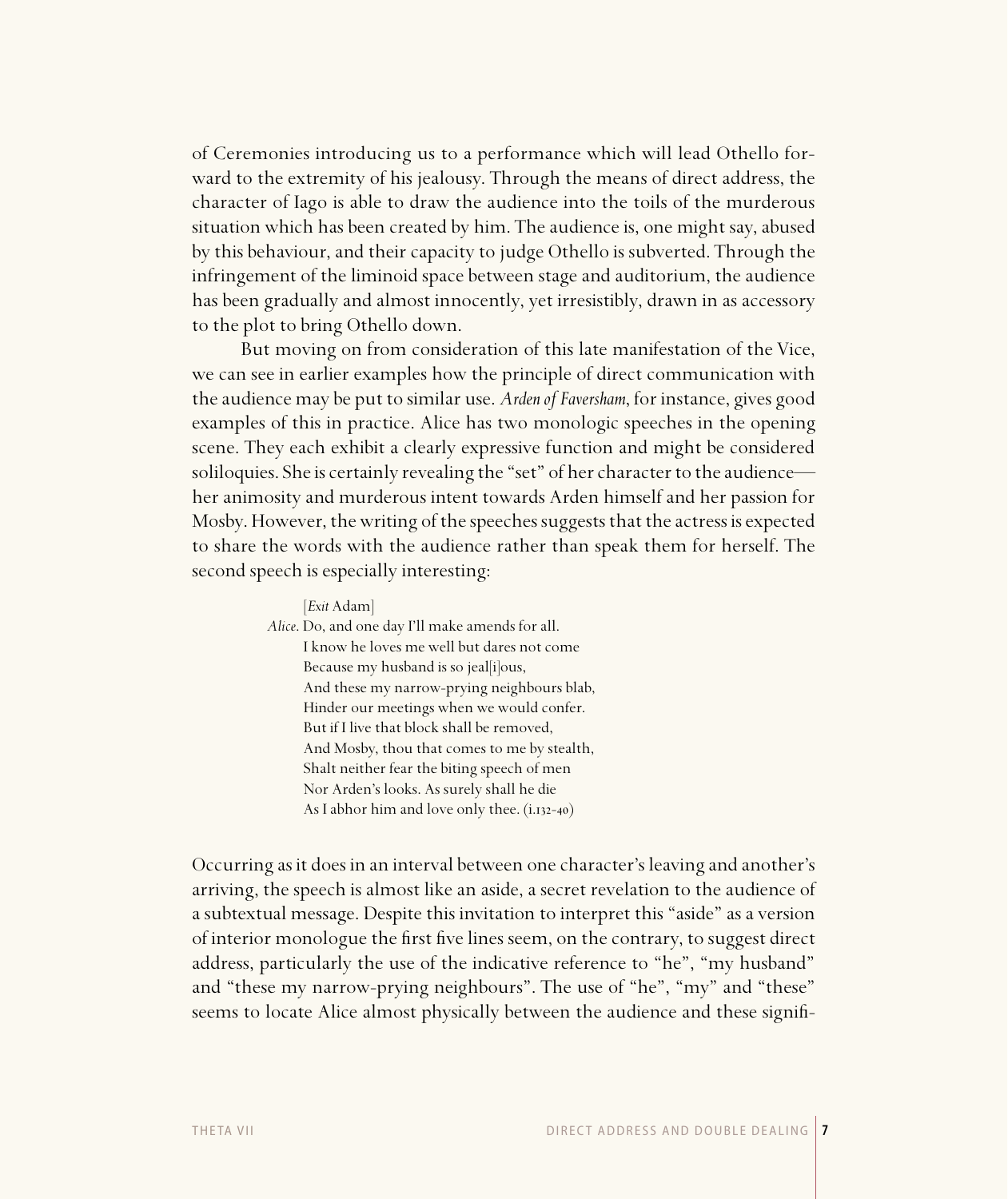cant others in her life. Similarly, her apostrophe of Mosby in the last four lines acquires a more dynamic meaning as an experience shared with the audience rather than as an expression of a personal and interiorised state of mind.

The significance of this is made more evident when considered beside other uses of monologue within the same play. In Scene iv, Franklin offers the audience an image of Arden in a state of "fretful jealousy" (iv.41). He paints a living portrait of his friend's physical and mental torments. "What grievous groans and overlading woes / Accompanies this gentle gentleman"  $(42-43)$ , he says, following with an itemisation of actions suited to Arden's mood: the shaking of "his care-oppressed head", his eyes cast up "towards the Heavens" seeking "redress of wrong", his words involuntarily cut off as he is reminded of "his wife's dishonour" (44-51). All of this arrives at the summary, "So woe-begone, so inly charged with woe / Was never any lived and bare it so"  $(54-55)$ . It has the power of a messenger speech whose only recipient can be the audience. The playwright is pleading sympathy for the victim of a murder still to be committed. The pull of the *communitas* to which I have referred is here powerfully present, and by this means the audience is recruited to Arden's cause. It is most surprising, therefore, that two lines later, after Franklin has retired, this sympathetic portrait is followed by a monologue from Michael:

> Conflicting thoughts encamped in my breast Awake me with the echo of their strokes; And I, a judge to censure either side, Can give to neither wished victory. My master's kindness pleads to me for life With just demand, and I must grant it him; My mistress, she hath forced me with an oath, For Susan's sake, the which I may not break, For that is nearer than a master's love; That grim-faced fellow, pitiless Black Will, And Shakebag, stern in bloody stratagem— Two rougher ruffians never lived in Kent— Have sworn my death if I infringe my vow, A dreadful thing to be consider'd of.  $(59-72)$

In this evocation of "conflicting thoughts", there is an expository principle at work which is not altogether dissimilar to Franklin's previous portrait of Arden. We see here a sufferer in person juxtaposed with the previous image of a sufferer, and yet the character's suffering is manifested through the logical representa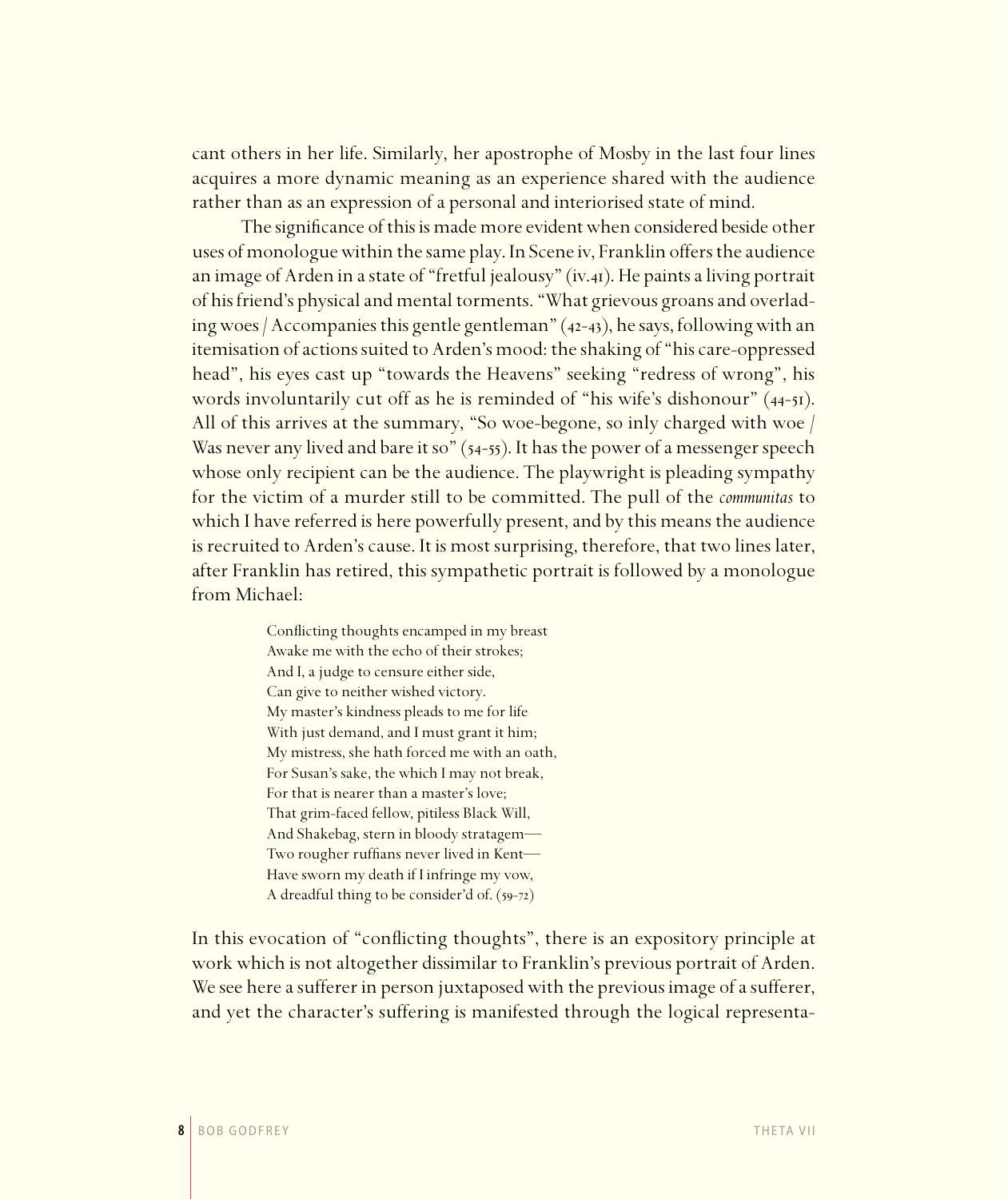tion of a series of apparently inescapable obligations. Incrementally demanding, they climax in a vision of terror in which Michael foresees not only the murder of Arden but also his own demise. He conjures the ruffians' "ruthless hands" and "daggers drawn", and Arden himself "pleading for relief" yet "mangled by their ireful instruments"  $(73-78)$ . The previous picture of Arden's pathetic state has been extended through Michael's speech to encompass his murder. The audience, in other words, while being asked by Michael to engage with his personal moral entanglement, is in fact being worked upon as observers and judges of the anticipated crime against Arden. As well as foregrounding empathy for Michael's terror and revealing an interest in his state of mind, the monologue, despite its development into a waking dream, operates rather to enhance in the audience the fear of violence and the sympathy to be accorded to its victims. Achieving this sense of immediacy in the event through the medium of direct address—an effect no doubt reinforced by the topicality of the piece when it was first performed—foregrounds once again the significance of theatre as a microcosm of the larger *communitas*.

Retreating further into the century, the tragedy of *Cambyses, King of Persia* offers further examples of interest with regard to direct address. The play may stand for a range of similar productions of the mid-century, and its possible performance at Court in  $1560/\text{i}$  places it within what might be termed, tentatively, a "tradition". Thomas Preston's play has in the course of history received more than its fair share of critical abuse because it is not Shakespeare, either in its poor command of verse forms, its awkward plotting of tragic and comic episodes or its shallow drawing of character. However, both in, and partly because of, such "weaknesses", it helpfully reveals something of how the period understood the relationship of an audience to its plays. The opening Prologue, for instance, while showing the characteristics of a varsity author, with its classical "authorities" and moralising lessons for an aspiring monarch, ends with a supplication to the audience craving "patience". The performance thus represents a kind of intrusion, however welcome, upon the time of the audience who are asked to give it welcome. The Prologue's final line, "I take my way. Behold, I see the players coming  $in$   $(35-36)$ , reinforces this sense of the invasion of an existing situation by an alien group. The performance space, most probably a hall, then becomes a temporary environment shared between these two groups, the alien players and the insider audience. The existing community is given for a while a new dimension and dynamic.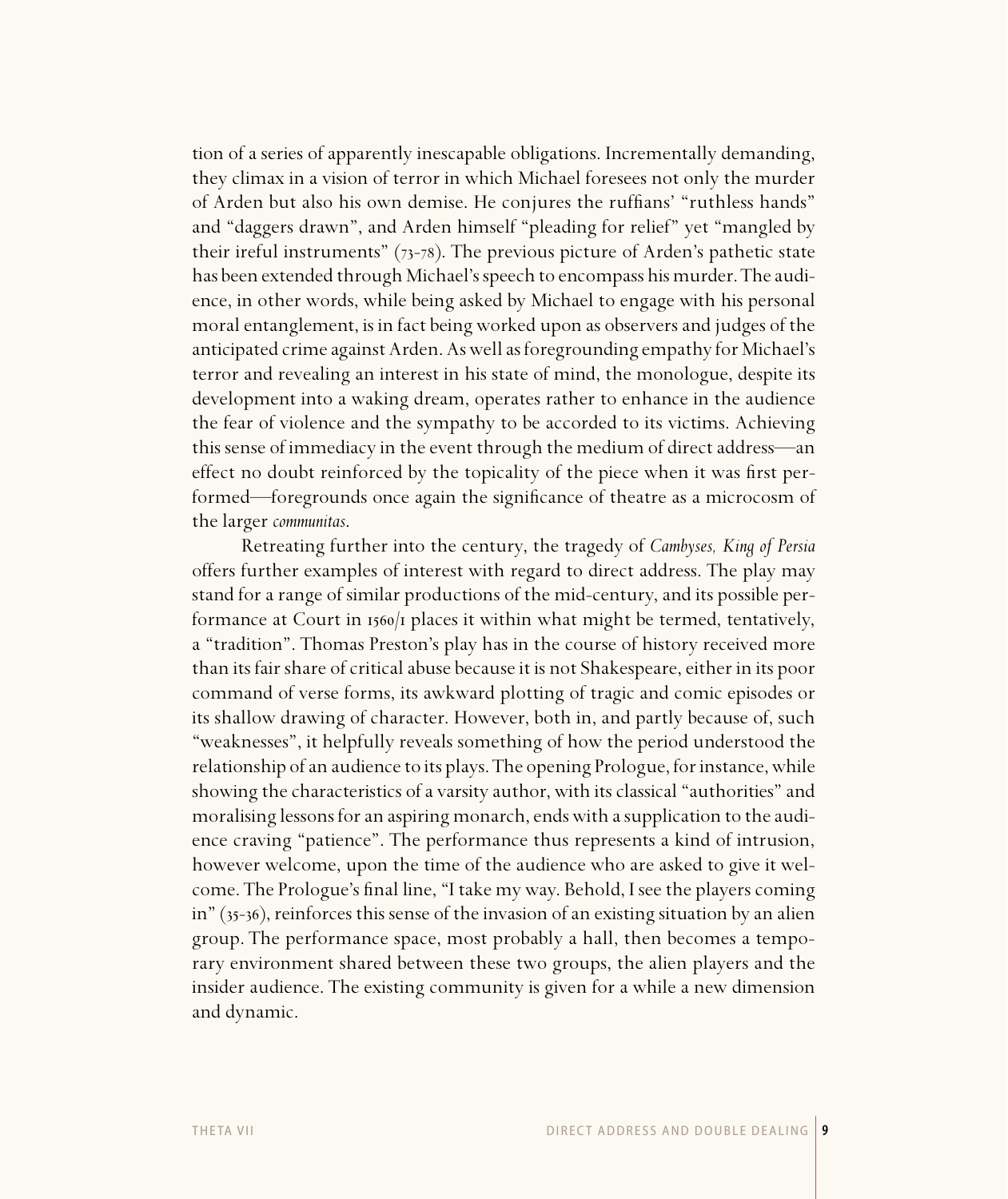This proposition can be tested further when the character of Ambidexter makes his appearance. Much has been written about the Vice figure, not least about his assumed relationship of intimacy with the audience, but there are a number of significant elements in the representation of Ambidexter which give insight into the contribution this figure makes to the overall effectiveness of performances of this earlier period. He announces himself, for instance, with "Stand away, stand away, for the passion of God!"  $(1.126)$ . This is unlike the more familiar "Make room", and we quickly understand why. Ambidexter proceeds to show off his grotesque armaments—the stage direction gives an indication of the style with an "old capcase on his head, an old pail about his hips for harness" (ll. 125-) and so on. We can only imagine the no-doubt extravagant gestures with the "rake on his shoulder", for which space would be needed on the floor. The audience, of course, have also to be protected in some measure from the violence of the succeeding fights between Ambidexter and Huf, Ruf and Snuf. But my point is that the injunction to "stand away" makes sense only if the audience is understood to be within range of the action. This is, as I have indicated, most likely to be the case in the relatively informal audience arrangements of performance, where the stage space and the audience space would have been coterminous, that is in an aristocratic, school or university hall, and even at Court itself.

It is also clear from the text that Ambidexter will establish direct links with his audience. By turns he invites admiration for his absurd soldiership, complicity in his schemes to deceive other characters, sympathy for his discretion in face of the violence of Meretrix. He often provides a kind of moral commentary upon the action which has just passed or an introduction to that which is to come. His role, one way or another, is to put the audience wise, to oil the wheels of the performance as it proceeds. This is most apparent in his second main entrance, when he introduces himself with "Indeed, as ye say, I have been absent a long space" (l. 602). It is the "as ye say" which gives the game away, and the unspoken thought, "how clever of you to notice". Could the writer have known that the audience would respond in this way? Possibly not, unless the text succeeded the performance. But the main issue is that if such a response to the reappearance of the popular figure of the Vice is probable, that is, to be expected, then his function may be somewhat different from that which may be inferred from an interpretation only of character or theme in the play. The context must be that we are concerned predominantly with peripatetic companies of actors. Each performance, therefore, is undertaken in circumstances close to those to which I have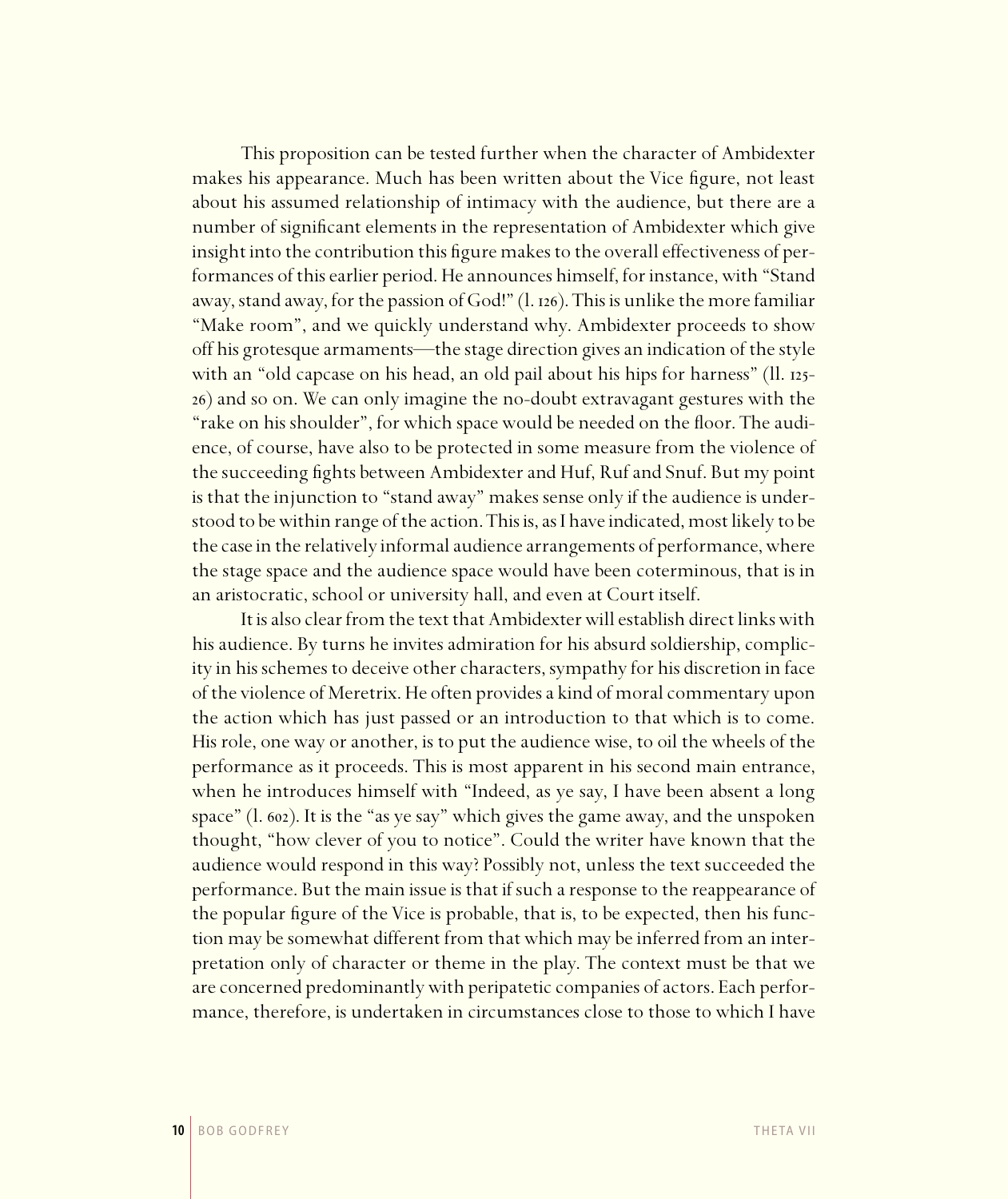referred. The players as "strangers" are invited into an existing community to perform. For their performance to be effective, in the sense of getting its message across, they have to establish very quickly a rapport with their host group. Such a rapport for Ambidexter comes about through his direct address.

Given the context of an informal playing space such as a room set up for the occasion, however, the idea of the liminoid space must be revised. Whereas in a purpose-built theatre that space can be located easily between stage and auditorium, the hall situation elides these areas. In the absence of a distinct division, the space between audience and actor is everywhere and nowhere. More to the point, it can be transgressed wherever and whenever an actor/character chooses to do so. So the audience is vulnerable to this proximity of the actor and as a result lives in a state of enhanced excitement. Paradoxically, this relationship also leads to a kind of camaraderie, which could be seen as an essential ingredient in the reception of the travelling players and the play. The Vice emerges as a significant means by which the play may be made acceptable to the established *communitas* in a situation which might otherwise be inhospitable, even hostile. Ambidexter, by name and nature, is the perfect double dealer, both with regard to the other characters in the fiction itself and, perhaps to greater advantage, with regard to the audience he encounters as his accomplices and friends. Thus it is that his direct dealing with the audience serves to give the Vice an uncommon status and real power.

Retiring still further into the sixteenth century, we come to the plays of John Heywood, specifically *Johan, Johan*. It is well established that the play is a translation of a French farce which stays close in content to its source text. While the convention of direct address in this case derives as much from a French as from a native theatrical tradition, it seems to serve a similar purpose to that noted already. From the audience's point of view, it certainly privileges the speaker's version of events. In this case, that means that the audience are persuaded at first that Johan's indignation at his wife's misbehaviour may be well-founded. Within a very short space, however, his hesitations and alternating assertions as to whether he should or should not beat his wife for her misdemeanours persuade the audience that he is also part author of his own predicament:

> *Johan.* Beten, quoth a? Yea, but what and she therof dye? Than I may chaunce to be hanged shortly. And when I have beten her tyll she smoke, And gyven her many a[n] hundred stroke,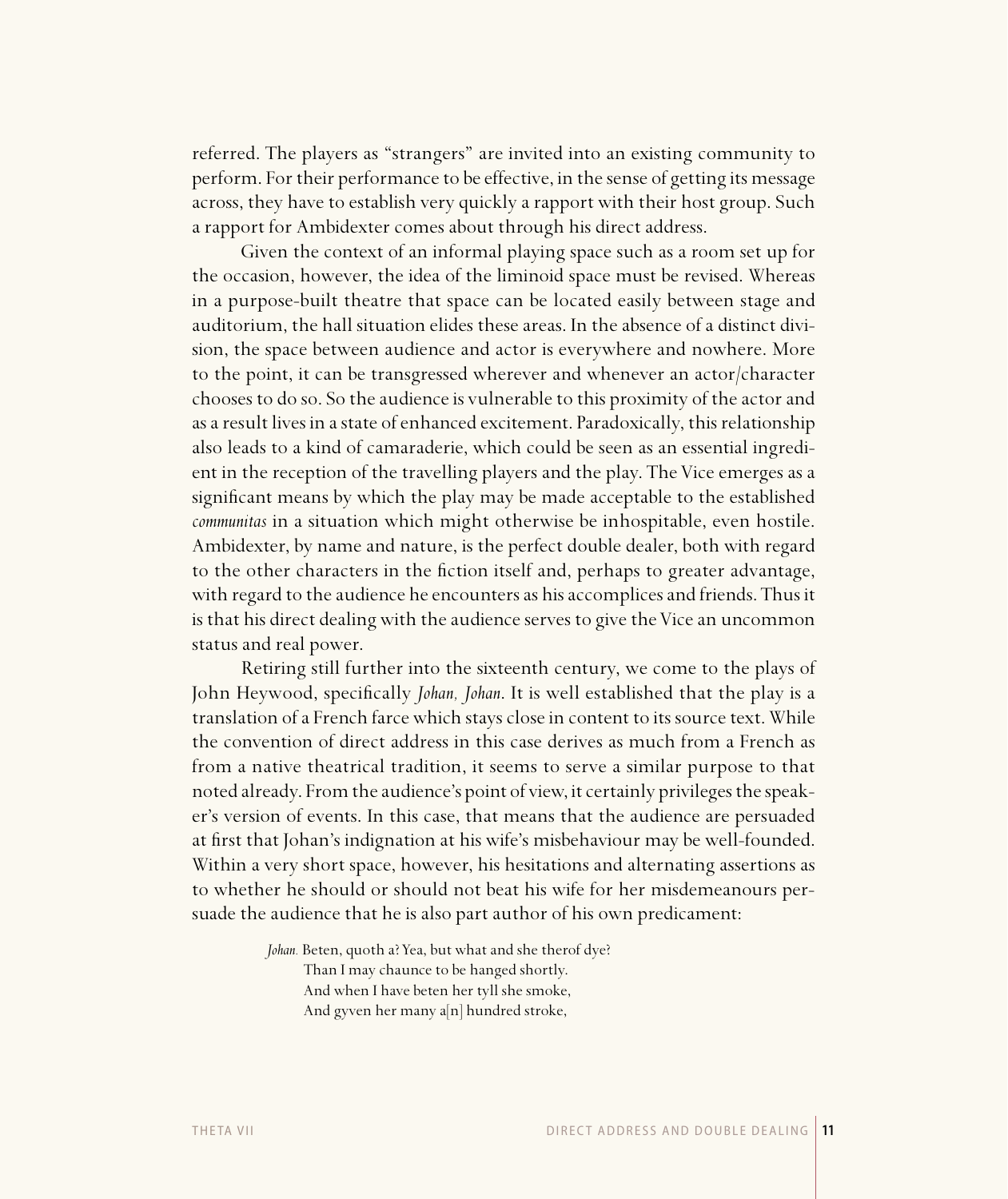Thynke ye that she wyll amende yet? Nay, by our lady, the devyll spede whyt! Therefore I wyll not bete her at all - And shall I not bete her? No, shall. (Il. 19-26)

This shifting indecision is spun out for over the first hundred lines of the play. It is a comic *tour de force*, with the character at every new turn drawing the audience further into his perception and experience of the world. The direct address fulfils the functions of personal confession, apparently unconscious self-revelation and direct appeal to the audience's consciousness of a wider world of folly and moral failing. It provides a unique opportunity for the playwright to satirise a gossip culture, shrewish women, lazy, corrupt and corrupting priests and so on. It also depends upon the skill of the performer in characterising Johan's indignation, frustration, jealousy and ineffectualness, and in achieving the comic timing necessary to deal climactically with the arrival of his wife Tyb:

> *Johan.* And whan she cometh home she wyll begyn to chyde, But she shall have her payment styk by her syde For I shall order her for all her brawlyng That she shall repent to go a catter wawlyng. [*Enter* Tyb] *Tyb.* Why, whom wylt thou beate, I say, thou knave?

*Johan.* Who, I, Tyb? None so God me save. (11. 107-12)

The comic force of Johan's instant deflation in face of Tyb's arrival derives as much from the rapport which has been established between himself and the audience as from the sudden reversal effected by her entrance and her challenge to his bravado. In this case, the dramatic authority built up over the opening scene passes almost instantaneously to the new character. Tyb now rules the roost. However, Johan's relationship with the audience, so thoroughly established, is never abandoned, and the *sotto voce* aside, direct address in a particular form, is endlessly exploited, as he tries time and again wishfully to reassert himself. Most especially representative of the intimacy of a hall performance, however, is the episode in which Johan goes to take off his coat in order to fetch trestles for the dinner table:

> *Johan.* Abyde a whyle, let me put of my gown. But yet I am afrayde to lay it down, For fere it shalbe sone stolen— And yet it may lye safe ynough unstolen.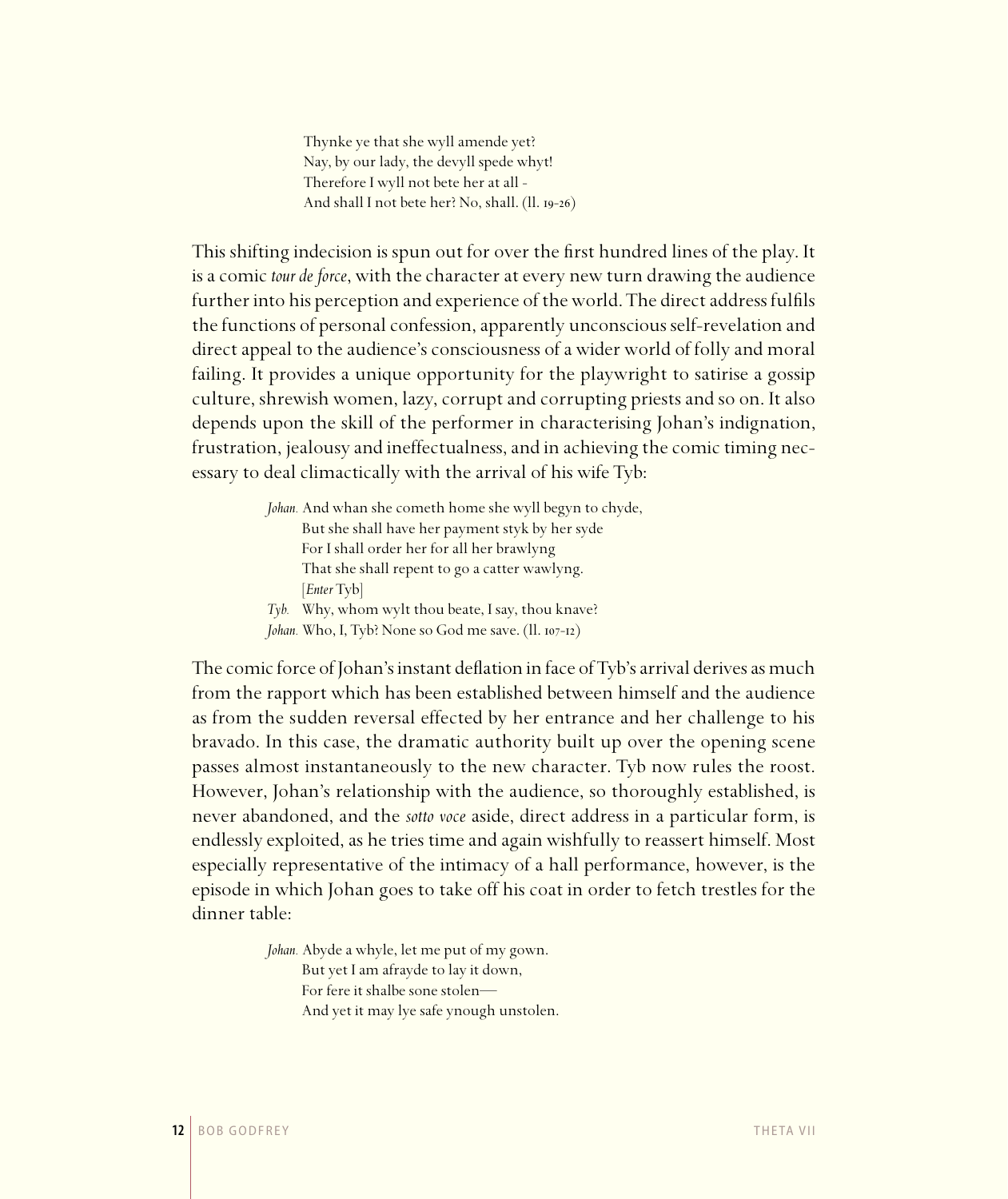It may lye well here and I lyst— But by cokkes soule here hath a dogge pyst. And if I shulde lay it on the harth bare It myght hap to be burned or I were ware, Therfore I pray you take ye the payne To kepe my gowne tyll I come agayne.

 But yet he shall not have it by my fay, He is so nere the dore he myght ron away; But bycause that ye be trusty and sure Ye shall kepe it and it be your pleasure; And bycause it is arayde at the skyrt, Whyle ye do nothyng—skrape of the dyrt. Lo nowe am I redy to go to Syr Johan...  $(11. 242 - 58)$ 

I make no apology for citing this negotiation with the audience at such length because it moves the discussion into the area of direct audience contact—a kind of extension, it may be said, of the principles of direct address. Examples of this kind of intimacy are a particular feature of play-texts of the early part of the century. With the performance space in such cases now condensed and shared between actor and audience, a necessary concomitant will be that there is more opportunity for such moments to occur. Inevitably, the play will be experienced as a more immediate event, in which theatrical time and actual time may be at any moment interchangeable. As Bert O. States remarks, theatre in whatever form "is not a matter of the illusory, the mimetic, or the representational, but of a certain kind of *actual*" (p. 46), but, I would argue, nowhere is this more so than in the circumstances of hall performance. Johan's speech about his coat and where to leave it safely is a clear example of this "ontological confusion"  $(p. 47)$ , poised between the actual and the virtual. The audience perceives the coat as belonging to the character in the fiction. This perception is then challenged when the actor presents his coat to members of the audience as if it actually existed. The playful suggestion that the coat might be stolen—that is, that this audience is not to be trusted—and the subsequent interplay with the man near the door belong to Heywood's source. He has, however, added the lines which invite the person, as if he has nothing else to do while watching the play, to "skrape of the dyrt" with which the coat has become "arayde at the skyrt". It feels as if we have been granted a brief insight into the realities of sixteenth-century theatre practice. Heywood must have understood what his actors could manage. He could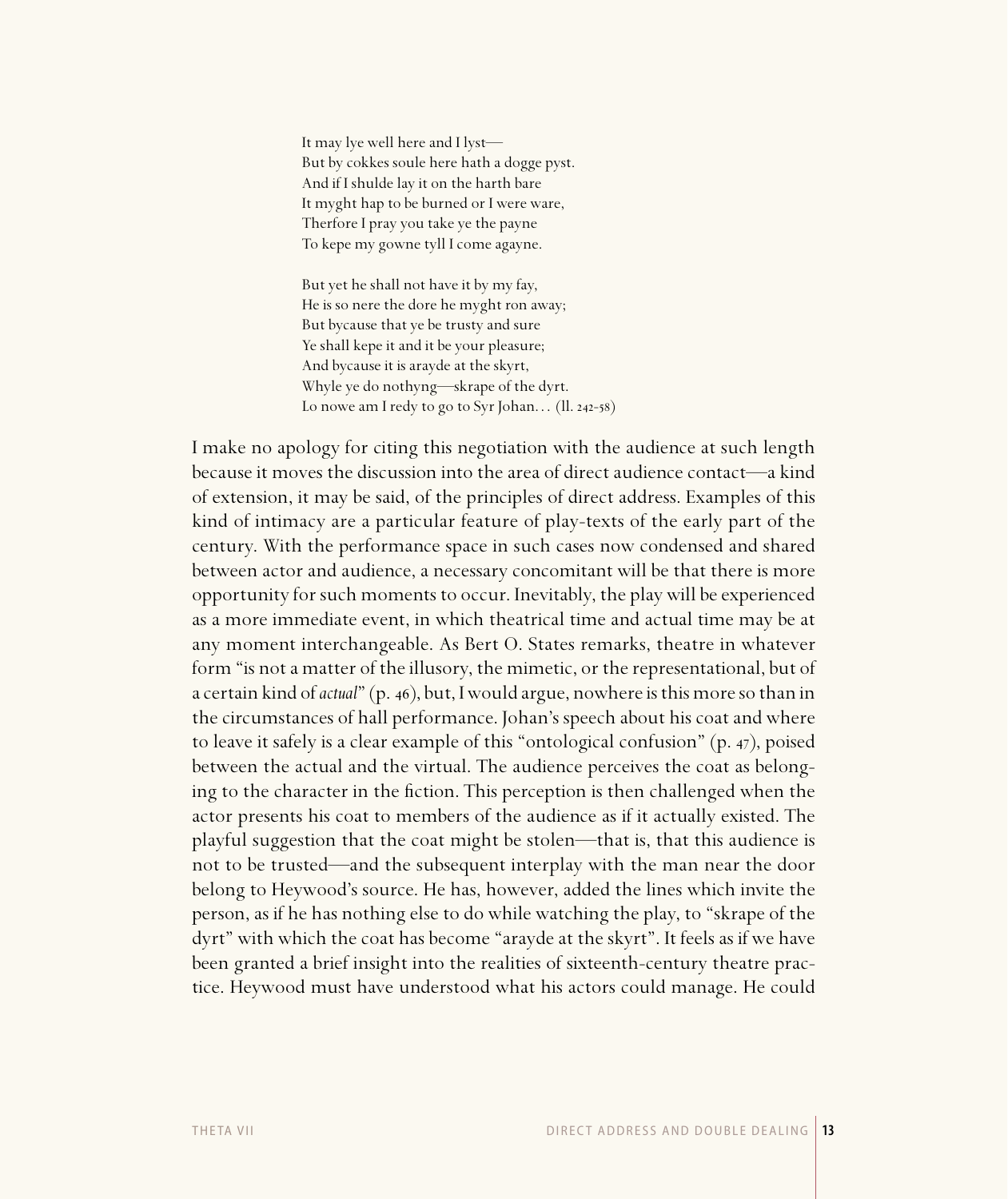confidently write in a piece of interactive business with which their experience and skill would be able to cope.

Such interplay, pre-scripted or improvised and recorded, might well derive from the fact either that a household troupe is performing for its home crowd or that a visiting troupe has done its homework and knows how to exploit insider knowledge about particular individuals in the audience. Such "goosing" of familiar audience members is most obvious in Henry Medwall's play *Nature*. There are a number of incidents of audience involvement recorded in this script, but one in particular stands out in Part . Pryde, chief sin in the play, who shows a remarkable likeness to successive Vice figures, arrives back on the scene after an absence. Rather in the manner of Ambidexter, he greets the audience like old friends and then proceeds to ask after the character Man, who has just gone off to the stews. After a brief exchange with Sensualyte and Slouth he turns to the audience and says:

> Now must I to the stewes as fast as I may To fech thys gentleman!—but syrs, I say, Can any man here tell me the way? For I cam never there. Ye know the way, parde, of old! I pray thee tell me, whyche way shall I hold? Wyl ye se thys horson cocold? I trow he can not here!

Now yt were almes to clap thee on the crown!  $(II.400-8)$ 

The approach to an individual (it all suggests someone of some seniority and dignity), the cheeky inferences made about knowledge of the stews, the obvious embarrassment and refusal to be drawn of the person so approached, the abusive "horson cocold", the accusation of deafness, and, what must be the final indignity, the ruffling of the hair or, more likely, the patting of the bald head of the poor object of the joke clearly illustrate a subversion of the accepted conventions of performance, which, even in the most risky circumstances of direct address, would normally keep the actor and audience at a secure distance from each other. When the liminoid space, with its potential as a place betwixt and between, in which anything could happen, is itself transgressed to allow such an invasion of audience space, then the theatre event itself would appear to be stretched to the limits of its own conventions. The actual, the liminal and the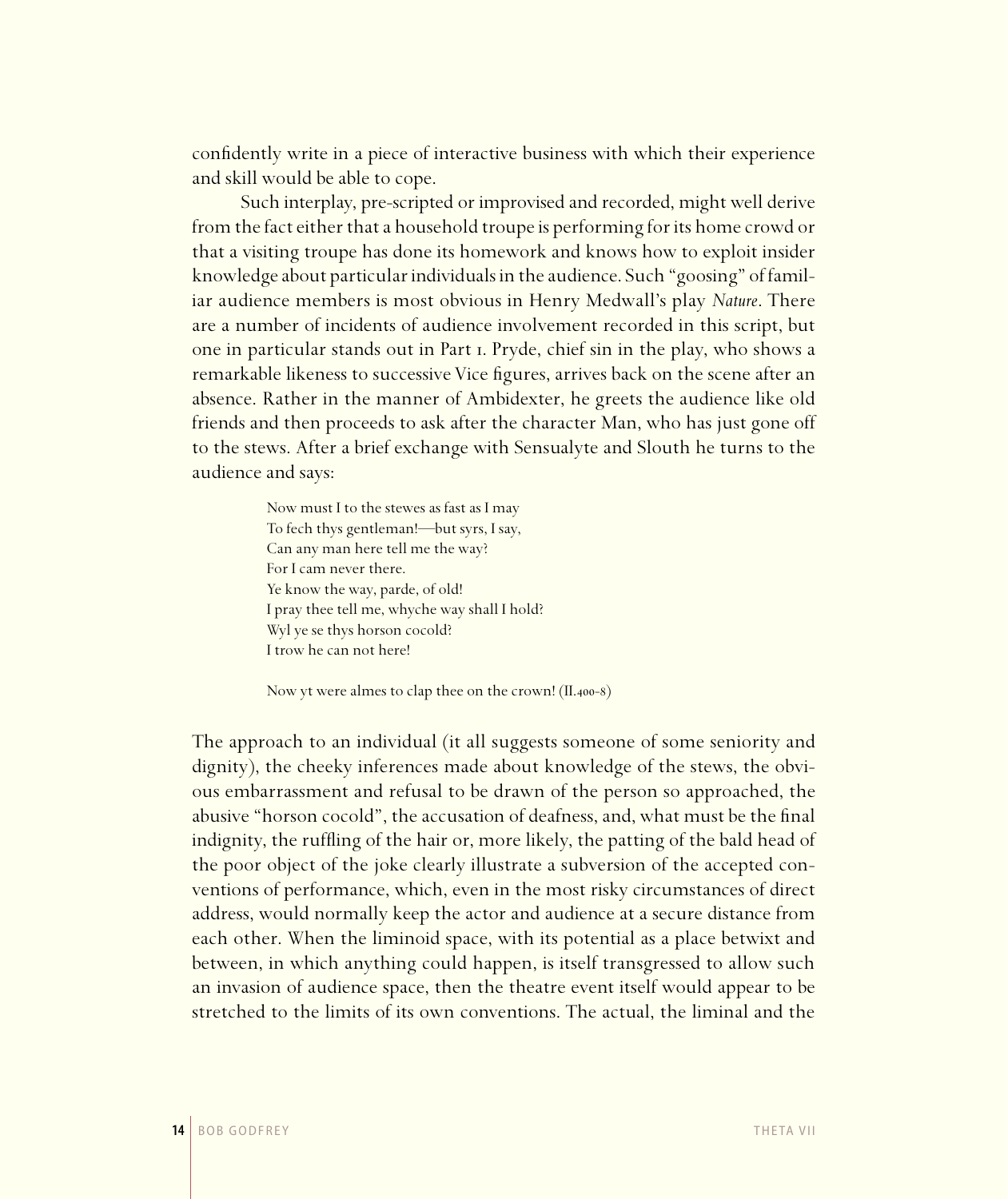virtual are challenged to maintain an equilibrium in such a circumstance, where the power of the actor becomes paramount. But it remains remarkable that, far from destroying the pleasure and efficacy of the performance—the worry that Erasmus expressed—such moments seem paradoxically to enhance the audience's engagement. The career of the character who has so transgressed is followed now with increased interest. His link with the audience is stronger than before.

## **Bibliography**

### Primary Sources

- *Arden of Faversham*. *Three Elizabethan Domestic Tragedies*. Ed. Keith Sturgess. Harmondsworth, Middlesex: Penguin Books, 1969.
- Heywood, John. *The Plays of John Heywood*. Ed. Richard Axton and Peter Happé. Cambridge: D. S. Brewer, 1991.
- Medwall, Henry. *The Plays of Henry Medwall*. Ed. Alan H. Nelson. Cambridge: D. S. Brewer, 1980.
- Preston, Thomas. *Cambyses, King of Persia*. *Minor Elizabethan Drama*. Ed. Ashley Thorndyke. vols. Vol. (*Pre-Shakespearean Tragedies*). London: Dent, 1910.
- Shakespeare, William. *Hamlet*. Ed. Harold Jenkins. The Arden Shakespeare. London: Methuen, 1986.
- \_\_\_. *Othello*. Ed. M. R. Ridley. The Arden Shakespeare. London: Methuen, 1967.

### Secondary Sources

Beckerman, Bernard. *Theatrical Presentation: Performer, Audience and Act*. London: Routledge, 1990.

BENNETT, Susan. *Theatre Audiences*. London: Routledge, 1990.

BROOK, Peter. The Shifting Point. London: Methuen, 1987.

- Goffman, Erving. *The Presentation of Self in Everyday Life*. London: Penguin Books, 1990.
- Levin, Harry. *The Question of Hamlet*. New York: Oxford University Press, 1959.